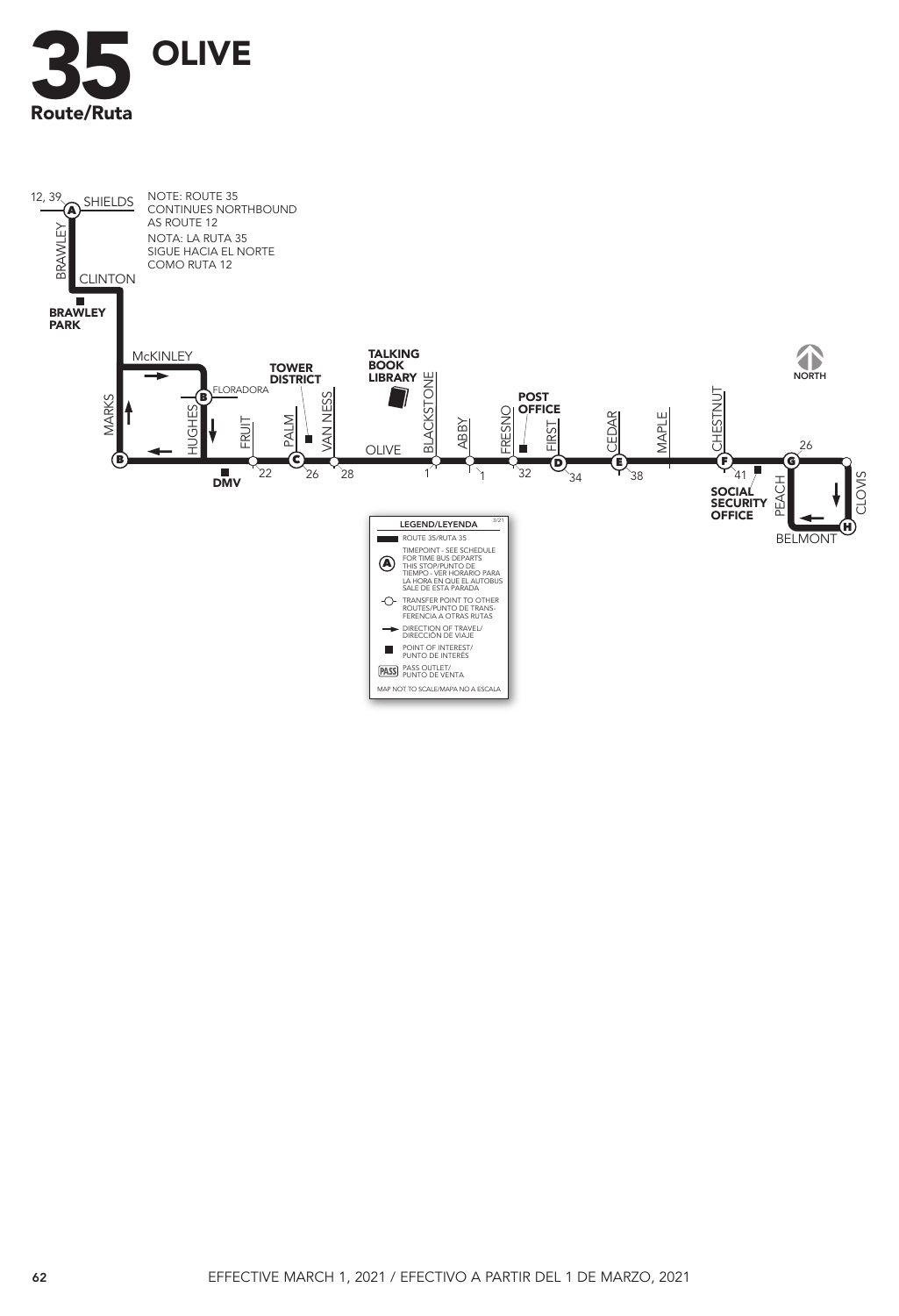| <b>OLIVE</b> Eastbound/En direccion este |                                         |                               |                        |                |                   |                                         |                |  |  |  |  |  |
|------------------------------------------|-----------------------------------------|-------------------------------|------------------------|----------------|-------------------|-----------------------------------------|----------------|--|--|--|--|--|
|                                          | WEEKDAYS/DÍAS DE SEMANA                 |                               |                        |                |                   |                                         |                |  |  |  |  |  |
| <b>BRAWLEY</b>                           | <b>HUGHES</b>                           | <b>OLIVE</b>                  | <b>OLIVE</b>           | <b>OLIVE</b>   | <b>OLIVE</b>      | OLIVE                                   | <b>BELMONT</b> |  |  |  |  |  |
| <b>FOUNTAIN WAY</b>                      | <b>FLORADORA</b>                        | PALM                          | <b>FIRST</b>           | <b>CEDAR</b>   | CHESTNUT          | PEACH                                   | <b>CLOVIS</b>  |  |  |  |  |  |
| $\textcircled{\small{A}}$                | $\textcircled{\scriptsize{\textsf{B}}}$ | $\textcircled{\scriptsize{}}$ | ◉                      | ◉              | $\bm{\mathbb{G}}$ | $\textcircled{\scriptsize{\textbf{6}}}$ | $\bm \Theta$   |  |  |  |  |  |
| 5:43                                     | 5:55                                    | 6:02                          | 6:11                   | 6:15           | 6:20              | 6:25                                    | 6:31           |  |  |  |  |  |
| 6:18<br>6:48                             | 6:30<br>7:00                            | 6:37<br>7:07                  | 6:46<br>7:17           | 6:50<br>7:21   | 6:55<br>7:26      | 7:00<br>7:31                            | 7:06<br>7:37   |  |  |  |  |  |
| 7:18                                     | 7:30                                    | 7:37                          | 7:47                   | 7:51           | 7:56              | 8:01                                    | 8:08           |  |  |  |  |  |
| 7:48                                     | 8:00                                    | 8:07                          | 8:17                   | 8:22           | 8:27              | 8:32                                    | 8:39           |  |  |  |  |  |
| 8:18                                     | 8:31                                    | 8:38                          | 8:48                   | 8:53           | 8:58              | 9:03                                    | 9:10           |  |  |  |  |  |
| 8:48                                     | 9:01                                    | 9:09<br>9:39                  | 9:19                   | 9:24           | 9:29              | 9:34                                    | 9:41           |  |  |  |  |  |
| 9:18<br>9:48                             | 9:31<br>10:01                           | 10:09                         | 9:49<br>10:19          | 9:54<br>10:24  | 9:59<br>10:29     | 10:04<br>10:34                          | 10:11<br>10:41 |  |  |  |  |  |
| 10:18                                    | 10:31                                   | 10:39                         | 10:49                  | 10:54          | 10:59             | 11:04                                   | 11:11          |  |  |  |  |  |
| 10:48                                    | 11:01                                   | 11:09                         | 11:19                  | 11:24          | 11:29             | 11:34                                   | 11:41          |  |  |  |  |  |
| 11:18<br>11:48                           | 11:31<br>12:01                          | 11:39<br>12:09                | 11:49<br>12:19         | 11:54<br>12:24 | 11:59<br>12:29    | 12:04<br>12:34                          | 12:11<br>12:41 |  |  |  |  |  |
| 12:18                                    | 12:31                                   | 12:39                         | 12:49                  | 12:54          | 12:59             | 1:04                                    | 1:11           |  |  |  |  |  |
| 12:48                                    | 1:01                                    | 1:09                          | 1:19                   | 1:24           | 1:29              | 1:34                                    | 1:41           |  |  |  |  |  |
| 1:18                                     | 1:31                                    | 1:39                          | 1:49                   | 1:54           | 1:59              | 2:04                                    | 2:11           |  |  |  |  |  |
| 1:48                                     | 2:01                                    | 2:09                          | 2:19                   | 2:24           | 2:29              | 2:34                                    | 2:41           |  |  |  |  |  |
| 2:18<br>2:48                             | 2:31<br>3:01                            | 2:39<br>3:09                  | 2:49<br>3:19           | 2:54<br>3:24   | 2:59<br>3:29      | 3:04<br>3:34                            | 3:11<br>3:41   |  |  |  |  |  |
| 3:18                                     | 3:31                                    | 3:39                          | 3:49                   | 3:54           | 3:59              | 4:04                                    | 4:11           |  |  |  |  |  |
| 3:48                                     | 4:01                                    | 4:09                          | 4:19                   | 4:24           | 4:29              | 4:34                                    | 4:41           |  |  |  |  |  |
| 4:18                                     | 4:30                                    | 4:38                          | 4:48                   | 4:53           | 4:58              | 5:03                                    | 5:10           |  |  |  |  |  |
| 4:48<br>5:18                             | 5:00<br>5:30                            | 5:08<br>5:38                  | 5:18<br>5:48           | 5:23<br>5:53   | 5:28<br>5:58      | 5:33<br>6:03                            | 5:40<br>6:10   |  |  |  |  |  |
| 5:48                                     | 6:00                                    | 6:07                          | 6:17                   | 6:22           | 6:27              | 6:32                                    | 6:39           |  |  |  |  |  |
| 6:18                                     | 6:30                                    | 6:37                          | 6:47                   | 6:52           | 6:57              | 7:02                                    | 7:09           |  |  |  |  |  |
| 6:48                                     | 7:00                                    | 7:07                          | 7:16                   | 7:21           | 7:26              | 7:31                                    | 7:38           |  |  |  |  |  |
| 7:18<br>7:48                             | 7:30<br>8:00                            | 7:37<br>8:07                  | 7:46<br>8:16           | 7:51<br>8:21   | 7:56<br>8:25      | 8:01<br>8:29                            | 8:07<br>8:35   |  |  |  |  |  |
| 8:18                                     | 8:30                                    | 8:37                          | 8:46                   | 8:51           | 8:55              | 8:59                                    | 9:05           |  |  |  |  |  |
| 8:48                                     | 9:00                                    | 9:07                          | 9:16                   | 9:21           | 9:25              | 9:29                                    | 9:35           |  |  |  |  |  |
| 9:18                                     | 9:30                                    | 9:37                          | 9:46                   | 9:51           | 9:55              | 9:59                                    | 10:05          |  |  |  |  |  |
|                                          |                                         |                               | <b>SAT-SUN/SAB-DOM</b> |                |                   |                                         |                |  |  |  |  |  |
| 6:49                                     | 7:01                                    | 7:08                          | 7:17                   | 7:22           | 7:26              | 7:30                                    | 7:35           |  |  |  |  |  |
| 7:19<br>7:49                             | 7:31<br>8:01                            | 7:38<br>8:08                  | 7:47                   | 7:52<br>8:22   | 7:56<br>8:26      | 8:00                                    | 8:05<br>8:35   |  |  |  |  |  |
| 8:19                                     | 8:32                                    | 8:39                          | 8:17<br>8:48           | 8:53           | 8:57              | 8:30<br>9:01                            | 9:07           |  |  |  |  |  |
| 8:49                                     | 9:02                                    | 9:09                          | 9:19                   | 9:24           | 9:28              | 9:32                                    | 9:38           |  |  |  |  |  |
| 9:19                                     | 9:32                                    | 9:39                          | 9:49                   | 9:54           | 9:58              | 10:02                                   | 10:08          |  |  |  |  |  |
| 9:49                                     | 10:02                                   | 10:09                         | 10:19                  | 10:24          | 10:28             | 10:32                                   | 10:38          |  |  |  |  |  |
| 10:19<br>10:49                           | 10:32<br>11:02                          | 10:39<br>11:09                | 10:49<br>11:19         | 10:54<br>11:24 | 10:58<br>11:28    | 11:02<br>11:32                          | 11:08<br>11:38 |  |  |  |  |  |
| 11:19                                    | 11:32                                   | 11:39                         | 11:49                  | 11:54          | 11:58             | 12:02                                   | 12:08          |  |  |  |  |  |
| 11:49                                    | 12:02                                   | 12:10                         | 12:20                  | 12:25          | 12:29             | 12:33                                   | 12:39          |  |  |  |  |  |
| 12:19                                    | 12:32                                   | 12:40                         | 12:50                  | 12:55          | 12:59             | 1:03                                    | 1:09           |  |  |  |  |  |
| 12:49<br>1:19                            | 1:02<br>1:32                            | 1:10<br>1:40                  | 1:20<br>1:50           | 1:25<br>1:55   | 1:29<br>1:59      | 1:33<br>2:03                            | 1:39<br>2:09   |  |  |  |  |  |
| 1:49                                     | 2:02                                    | 2:10                          | 2:20                   | 2:25           | 2:29              | 2:33                                    | 2:39           |  |  |  |  |  |
| 2:19                                     | 2:32                                    | 2:40                          | 2:50                   | 2:55           | 2:59              | 3:03                                    | 3:08           |  |  |  |  |  |
| 2:49                                     | 3:02                                    | 3:10                          | 3:20                   | 3:25           | 3:29              | 3:33                                    | 3:38           |  |  |  |  |  |
| 3:19<br>3:49                             | 3:32<br>4:02                            | 3:40<br>4:10                  | 3:50<br>4:20           | 3:55<br>4:25   | 3:59<br>4:29      | 4:03<br>4:33                            | 4:08<br>4:38   |  |  |  |  |  |
| 4:19                                     | 4:31                                    | 4:39                          | 4:49                   | 4:54           | 4:58              | 5:02                                    | 5:07           |  |  |  |  |  |
| 4:49                                     | 5:01                                    | 5:09                          | 5:19                   | 5:24           | 5:28              | 5:32                                    | 5:37           |  |  |  |  |  |
| 5:19                                     | 5:31                                    | 5:39                          | 5:49                   | 5:54           | 5:58              | 6:02                                    | 6:07           |  |  |  |  |  |
| 5:49<br>6:19                             | 6:01<br>6:31                            | 6:08<br>6:38                  | 6:18<br>6:48           | 6:23<br>6:53   | 6:27<br>6:57      | 6:31<br>7:01                            | 6:36<br>7:06   |  |  |  |  |  |
|                                          |                                         |                               |                        |                |                   |                                         |                |  |  |  |  |  |